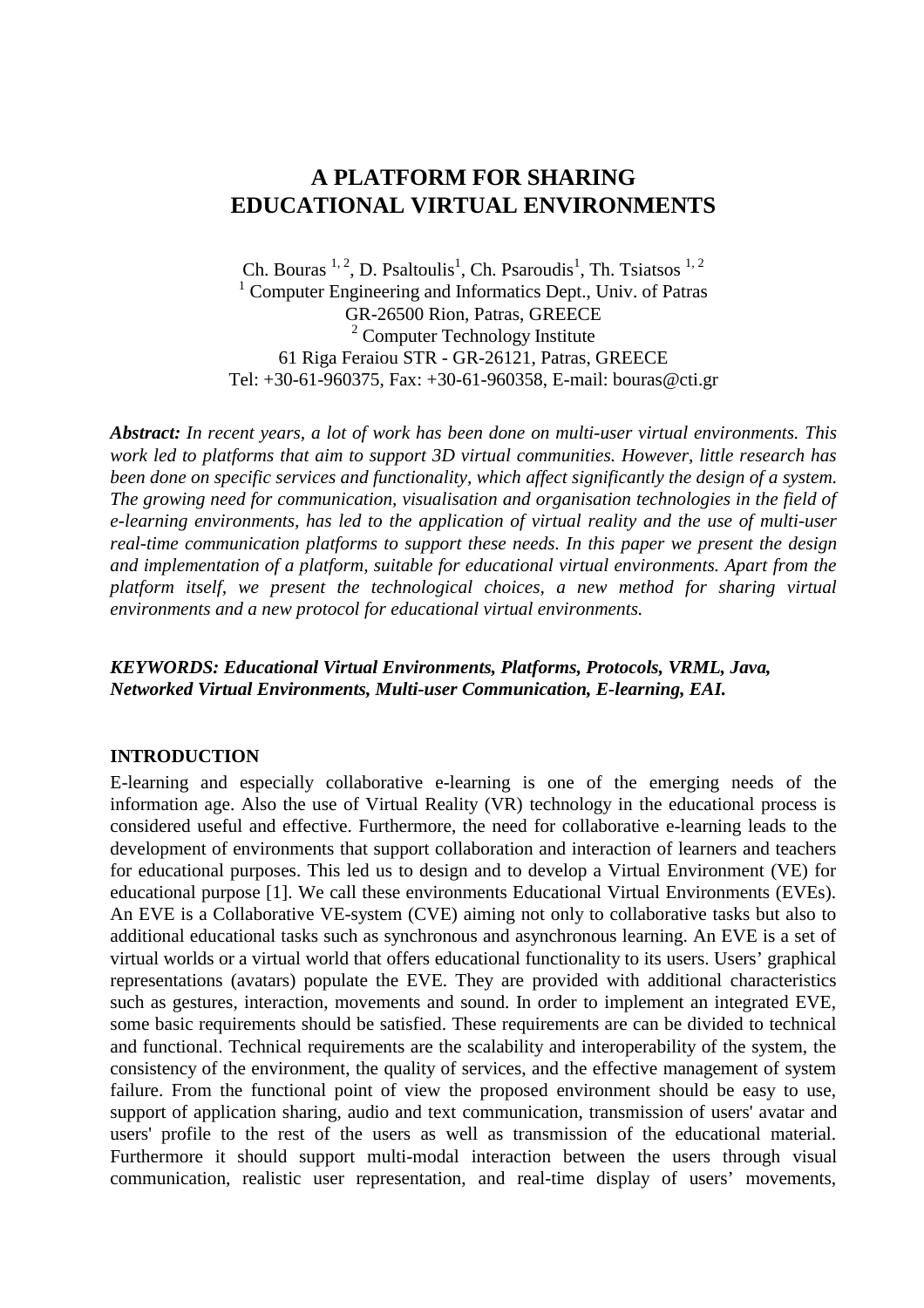visualization of the learning environment as realistically as possible, and an easy way for sharing the virtual environments. Moreover it should give the lecturer the capability to administer her/his own courses and to monitor the learners' progress and participation. To achieve these goals, we have to use a platform for educational virtual environments in order to offer educational services to users in a sufficient way. In our days there are several platforms that support on-line virtual communities. However, current platforms rarely support both educational communities and the above goals. Other research platforms emphasize on specific research issues such as facial communication [6], support of heterogeneous network [5], [3] or reliability, being and limited in breadth [4]. This gives rise to a proliferation of independent and often partial systems. The solution of integrating or combining work from different groups may be very difficult because of different philosophies and assumptions, making this solution inappropriate for educational purposes. The above reasons led us to design and develop a platform for educational virtual environments.

# **1. ARCHITECTURE**

The basic idea of our architecture is to divide the processing load of necessary services of an EVE (such as shared objects, chat and audio communication, etc.) to a set of servers aside from communication of users or management of the virtual worlds as described in other models [3]. In addition, the whole system will serve as a virtual representation of the relevant theme and a presentation mean for the available material. The structure of an educational community implies a VE that can be separated into smaller parts (VEs). This provides a "segmentation" of the virtual community that enables us to design a communication model that consists of a number of message servers. Each message server hosts some specific VEs and, at the same time, it is a back-up server to a number of other VEs. The set of message servers constitutes a locus of control of the whole system. The proposed architecture is based on the **Message Server**, the **Application Servers**, and the **Client***.* The message server has to accomplish three main tasks: (a) to transmit virtual world content, (b) to offer scalability to the system and (c) to keep the 3D world consistent. In order to provide specific functionality, we use dedicated application servers. According to previous described requirements the main applications that should be offered are chat and audio communication as well as shared objects in order to support the educational process and to present educational material. For these reasons we use three types of application servers: (a) **Audio server**, which is responsible for providing real-time streaming audio capabilities to the whole system. (b) **Chat server**, which is responsible for chat capability. (c) **Shared object server**, which contains specific objects that can be shared in the VE. The system clients interact mainly with message server. This model offers scalability (due to the fact that the processing load is divided, and servers for additional services can be added without affecting the end user), as well as concerted management and authentication procedure. Furthermore the users do not have to possess excessive system or network characteristics. In addition there is no central point of failure. Also the model is flexible. For example, if the number of users is small, some of the servers dedicated to one service can be consolidated in a message server. For these reasons we believe that this model is well suited for educational purposes.

# **2. PROTOCOL FOR EDUCATIONAL VIRTUAL ENVIRONMENTS (pLVE)**

In order to support the above architecture a suitable protocol should be designed and implemented. Many protocols for shared virtual environments have been presented [3]. Most of the existing protocols are well suited for shared virtual environments. However, in order to support EVE, it needs the manipulation of special data types, as mentioned in the previous described requirements of EVEs. These data types are: **Triggers** (messages, that need little bandwidth to be transmitted), **Streams** (that are used for transmitting audio and video data),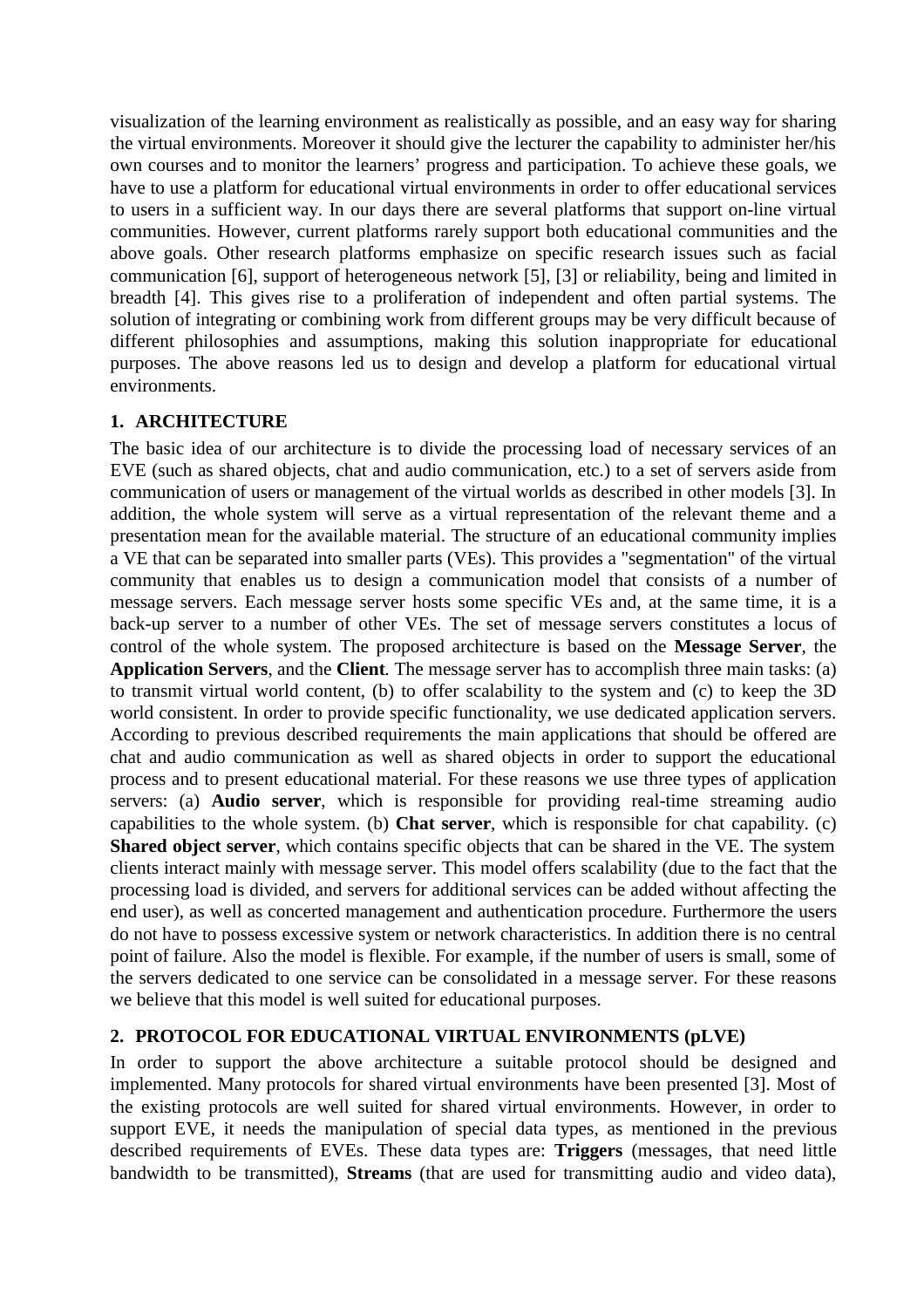**State update messages** (that are responsible for the consistency of the 3D scene), and **Files** (that are the 3D virtual worlds, user's avatars and additional educational material provided by users). The need to support the above data types guides us to design and implement a protocol for the interaction between the components of the previous described architecture. This protocol, which is named pLVE, is presented in [2].

Some advanced issues that the protocol should resolve are the reliability of the communication and the consistency of the virtual environment. As mentioned before, the main component of this architecture is Message Server. In order to deal with these issues Message Server is separated into three modules, **InitServer** (which maintains a list of shared nodes), **ConnectionServer** (which administrates connection of clients to Message Server) and **VrmlServer** (which reflects every event-message it receives back to all connected Clients). The packet that the pLVE uses has the format, which is depicted at Figure 1:



*Figure 1: pLVE packet structure*

**Sequence Number (SN):** This is the number that VrmlServer assigns to each packet that receives. Clients use this number in order to preserve the correct order of the received packets.

**Group ID (GID):** It is the ID of the VE that the packet is going to. The use of this field makes possible the co-existence of more than one VE in the same server.

**Client ID (CID):** It is the ID of the client that sends the specific packet. It is used mostly for security reasons.

**Node ID (NID):** This is the unique name of a shared node. It is the same name that is defined in the .wrl file with the DEF statement.

Field ID (FID): This is the name of a shared event that belongs to the node with the previous NID.

**Value (Val):** It is the value of the FID field, which we want to transmit to VrmlServer. In essence, this is the data that we want to share with all other users.

# **2.1 Achievement of reliability**

One of the main problems in Networked Virtual Environments is dealing with is the loss of packets due to network problems. This, in combination with the non-existence of a central point of failure, illustrates a stable and reliable system. To accomplish the above, pLVE uses the following mechanisms:

The use of UDP for sending and receiving event packets, implies a non-reliable communication, therefore the loss of event packets is possible. There are two possible cases of loosing an Event:

*Case 1:* A client sends an event to VrmlServer, but it never reaches its destination. This protocol ignores these Events. This approach is suitable for real time collaboration where a late Event is worst than no Event at all. The user is free to resent the same Event, if he still wants to, or ignore it, if something has happened during the time gap, that made him change his decision.

*Case 2:* An event reaches VrmlServer, where it is mirrored to all connected clients. A certain client though does not receive it. In this case a problem of consistency is created. Numbering every Event that reaches VrmlServer before transmitting it back to all clients solves this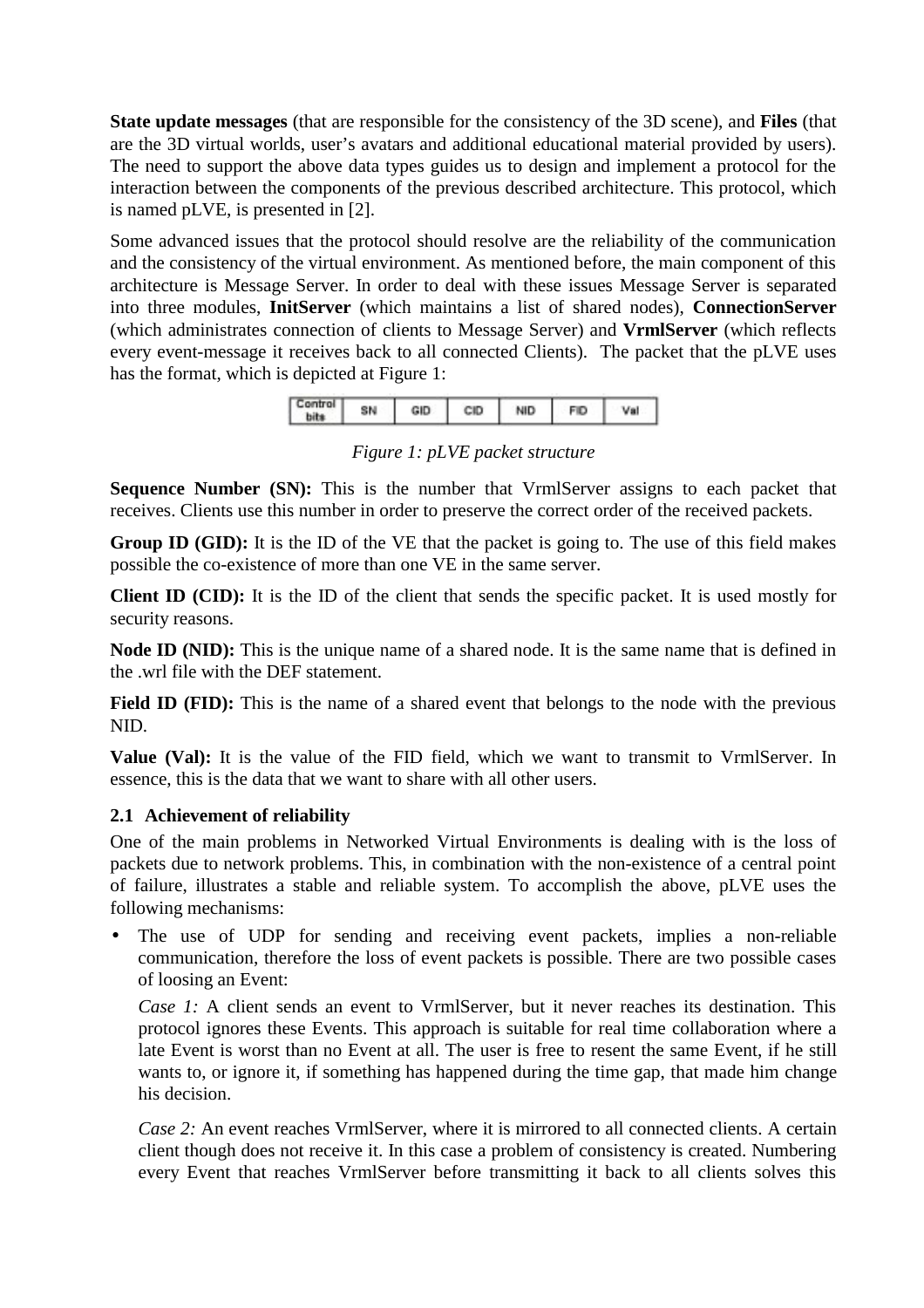problem. If for a long period VrmlServer does not receive any Events, then a numbered "empty" event is sent to all clients every few seconds. When a client receives an Event that has a bigger than the expected number, it automatically understands that a previous Event was lost and it makes a request to InitServer in order to receive it. The client waits to receive and apply the lost event to the VE, before applying the next events. If a client does not receive any Events for a long period, even "empty" Events, then the message "Connection Lost" is printed on user's screen. In this case the reconnection of client is demanded.

• Besides hosting a VE, each message server represents a backup server to a number of other Message Servers. The ConnectionServer of each Message Server is responsible for maintaining back-up information of other Message Servers. Due to the fact that it administrates the connection of clients, it contains all the necessary information for every connected client. Therefore, if a Message Server fails, then any of its backup servers can take over its processing load, preserving the integrity and functionality of the overall system.

### **2.2 Achievement of consistency**

In order to preserve a consistent VE, pLVE should resolve the following issues:

- Initialization: A new participant of the VE should receive the last state of the 3D scene. We deal with this problem by maintaining an update instance of the shared objects that constitute the 3D scene in the InitServer of message server. When a new participant connects to the VE, InitServer sends the set of shared objects, making it consistent to other clients.
- **Synchronization**: All connected clients should receive the same Events in the same order. As mentioned before, numbering every incoming Event that reaches VrmlServer before transmitting it back to all clients accomplishes this cause.

### **3. IMPLEMENTATION ISSUES OF THE PLATFORM**

### **3.1 General**

The platform we developed is based on the client-multiple server model. The client communicates with server either directly or through a file (sve file) as depicted in Figure 2.



····· ▶: UDP Communication - → : TCP Communication

#### *Figure 2: Client-server communication*

In the following paragraphs we present a method for sharing events, and the implementation of the client and the servers. Before this it would be useful to refer to the adopted technologies (VRML, EAI, Java) for the development of our platform. Due to the fact that our platform is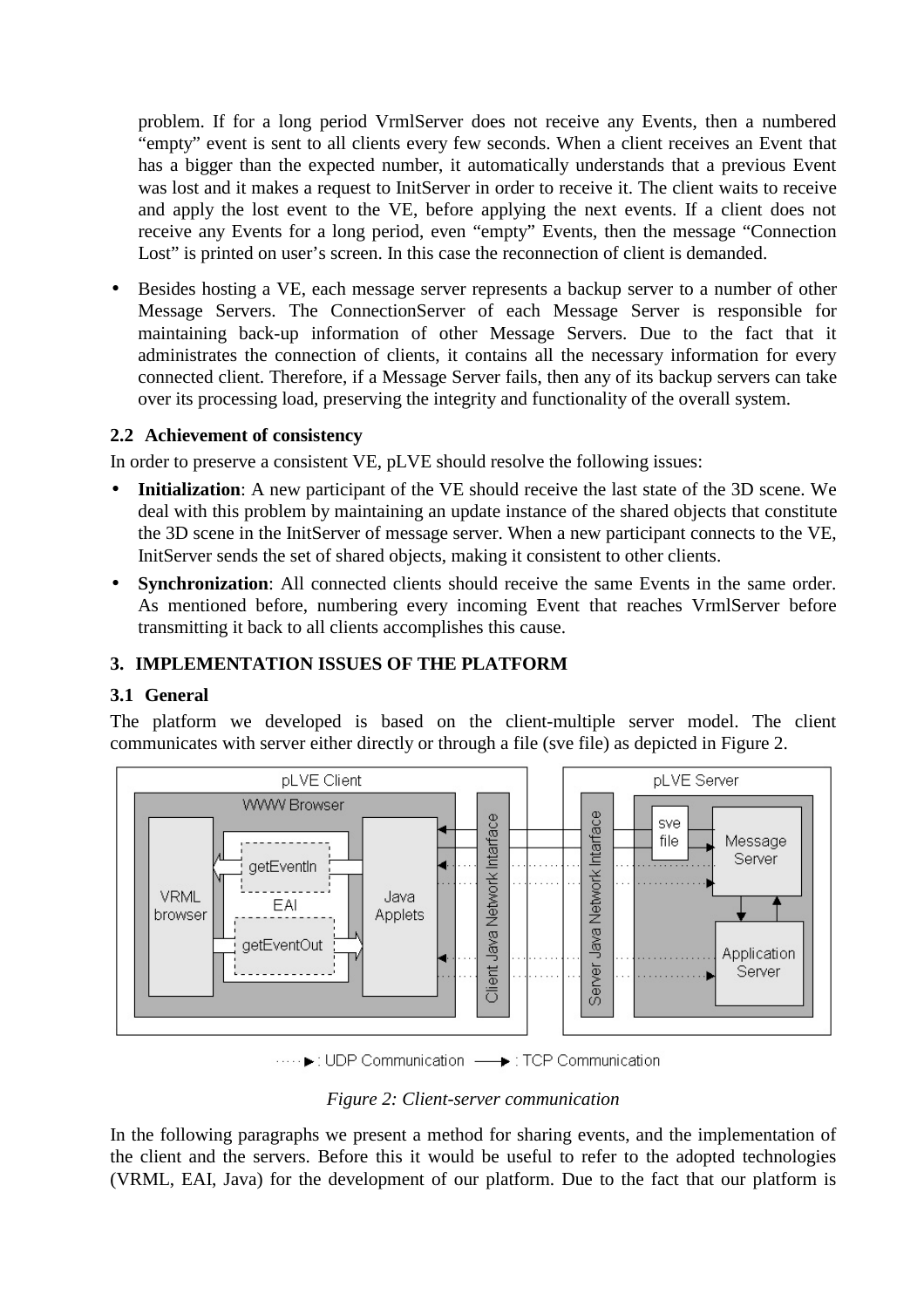based on pLVE, it requires a 3D virtual environment. The development of this environment implies the need of a language for describing 3D objects. Such a language is Virtual Reality Modeling Language (VRML 97) [7], which is the international standard in this area. Also we use the VRML External Authoring Interface (EAI), which defines an interface between a VRML world and an external environment. It provides a set of methods that an external application can use to interact with, and dynamically update a 3D scene in real time. Another choice in the implementation phase was Java programming language, in order to create multithreading applications, to implement the network communication, and to endure interoperability to the system.

# **3.2 A method for sharing virtual environments**

Having in mind the design of the protocol, we propose a new method of making a VE shared, with which sharing events is easy. To achieve this, we introduce a new file type with the extension .sve (Shared Virtual Environment). The sve file is a sub-layer between the network interfaces of client and server, which used for the initialization of the VE. It constitutes an abstract form of the .wrl (VRML) file, which contains the set of all shared nodes of the VE. Knowing that all other nodes are static, this set determines the current condition of the 3D scene. Thus, when a client connects to a shared VRML world, it only needs to receive this set of nodes in order to update its instance of the 3D scene. With the term **shared node,** we mean a VRML node that contains at least one shared event. Not all users can alter a certain shared node, though. For example, a user is able to send events concerning its avatar. Other users only receive those events in order to update its condition in their instance of the 3D scene. Moreover, it is desirable for some shared nodes, that only one user at a time to be able to access them. We accomplish this by adding the variable '*lock*' in each shared node. This variable can take the following values:

- **-1** The option of locking the shared node is disabled
- **0** The shared node is available for a user to lock it
- $>0$  The user with ID = lock has locked the shared node

Furthermore, a shared node must have a unique name in the .wrl file assigned with the DEF statement of VRML. A **shared event** is defined as an event (EventIn, EventOut) that is visible to all users. The term '*visible*' indicates that when an event happens, it is transmitted to all of them.

### *3.2.1 Making a VRML world shared*

One of the most attractive features of the prposed platform is the easy and practical way we provide for making a VRML world shared. System administrator must follow certain steps to accomplish this goal. These are: **(a) the creation of the .sve file,** and **(b) the modification of the .wrl file**: **(a)** After selecting the routes that must become shared, he must retrieve the EventIns and EventOuts that belong to each shared route and finally extract all nodes that contain at least one of the above fields. Then, he has all the necessary information to create the .sve file. This file must be created according to syntax rules presented in *Table 1*. Furthermore, if the use of some objects in the VRML world needs to be limited to one user at a time, then the variable 'Lock' of these nodes must be set to zero. In all other cases this variable should be omitted or set to minus one (-1). An example of an sve file is presented in *Table 1*. **(b)** Some minor changes are required in the wrl file in order to make possible the insertion of avatars into the world. In particular, two more nodes must be added in this file. The first node, avatarRoot, is a simple VRML node, which is the parent node of all avatars. The second node, addAvatar, is a script node that inserts a new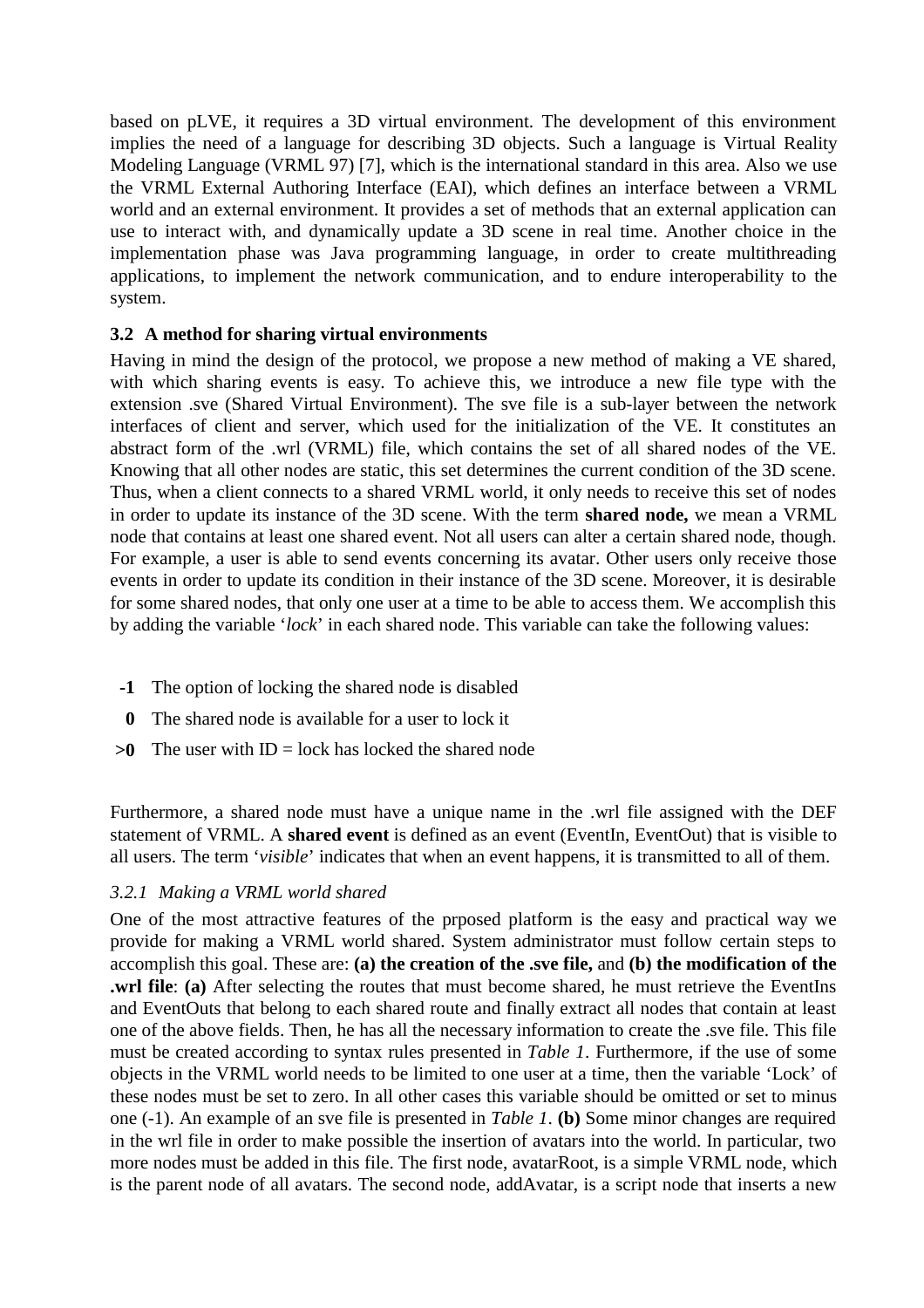avatar as a child to avatarRoot. To accomplish this, a route must be added from addAvatar to avatarRoot.

| <b>Syntax rules</b>                                                                                                                               | <b>Example of an *.sve file</b>          |
|---------------------------------------------------------------------------------------------------------------------------------------------------|------------------------------------------|
| $\langle file \rangle ::= {\langle node \rangle   \langle node \rangle} {\langle node \rangle} {\langle route \rangle} {\langle route \rangle}$   |                                          |
| $\langle \text{node} \rangle ::= \text{Node} \langle \text{name} \rangle$ { $\langle \text{body} \rangle$ }                                       | node BoxScript                           |
| $\text{<}$ body>::= $\text{<}$ lockvar> $\{\text{<}$ SharedEvent>}                                                                                |                                          |
| $\langle$ lockvar $\rangle :=$ <b>Lock</b> $\langle$ intval $\rangle$                                                                             | eventIn SFBool isActive                  |
| $\langle$ intval>::= -1, 0, 1, , 32767                                                                                                            | eventOut SFColor ColorOut                |
| $\langle$ SharedEvent>::= $\langle$ SharedEventIn> $ $ $\langle$ SharedEventOut>                                                                  |                                          |
| $\langle$ SharedEventIn>::= SharedEventIn $\langle$ type> $\langle$ name> $\langle$ $\langle$ value> $\rangle$                                    | node Box                                 |
| $\langle$ SharedEventOut>::= SharedEventOut $\langle$ type> $\langle$ name> $\langle$ $\langle$ value> $\rangle$                                  |                                          |
| $\langle$ type>::= SFBool   SFColor   SFFloat   SFImage   SFInt32                                                                                 | $\Omega$<br>Lock                         |
| SFNode   SFRotation   SFString   SFTime   SFVec2f   SFVec3f                                                                                       | eventOut SFBool<br>activate              |
| $\langle \text{route} \rangle ::= \text{ROUTE} \langle \text{route}_\text{edge} \rangle \cdot \text{TO} \langle \text{route}_\text{edge} \rangle$ |                                          |
| <route_edge>::=<name>.<name></name></name></route_edge>                                                                                           | ROUTE Box.activate TO BoxScript.isActive |
| <name>::=Valid VRML String</name>                                                                                                                 |                                          |

*Table 1. Syntax rules and an example of an \*.sve file*

# *3.2.2 EAI enhancement for distributing events over the network*

As mentioned before, a user must receive all shared nodes in order to initialize its instance of the 3D scene. This implies the need of a practical way of handing over all nodes from server to client. Moreover, a solution to the problem of continuous update of the 3D scene according to received event-messages is demanded. Unfortunately, EAI provides methods only for local interaction with a VRML world; thus the enhancement of EAI is required. The most significant of those enhancements are the SharedNode, the SharedEventIn and SharedEventOut. In essence, a SharedNode, SharedEventIn, SharedEventOut is the representation of a shared node, EventIn, EventOut respectively in Java. Therefore, transmitting all SharedNodes to Client solves the problem of handing over the set of shared nodes. Furthermore, a SharedNode/ SharedEventIn/ SharedEventOut contains the same values as the corresponding VRML Node/ EventIn/ EventOut respectively. Thus, when a user alters a value of a VRML node in the 3D scene, the same value of the corresponding SharedNode is updated concurrently. Respectively, when an event-message that arrives from VrmlServer is applied on a SharedNode, the same event is applied to the corresponding VRML node, modifying the 3D scene.

# **3.3 Implementation of Client**

Satisfying the requirements specified during the design of the platform, a client based on pLVE offers a useful and functional interface. It implements a transparent and simple to understand way of interaction with the VRML world, by concealing from users the distributed nature of the platform. Furthermore, it provides the users with the capability of exchanging messages when being in the same VRML world. *Figure 3* presents the architecture of the Client. The components of the Client are the Vrml Browser, the MainClient the VrmlClient, and the ChatClient. The **Vrml Browser** is a plug-in, used to navigate user in the VRML world. Any VRML97, EAI compliant browser could be used for this cause. Cortona is a tested and recommended solution. The **MainClient** is the applet that establishes and terminates the initial connection to Message Server. When user tries to connect, MainClient sends a connection request to ConnectionServer. The last one responds by sending either an integer, which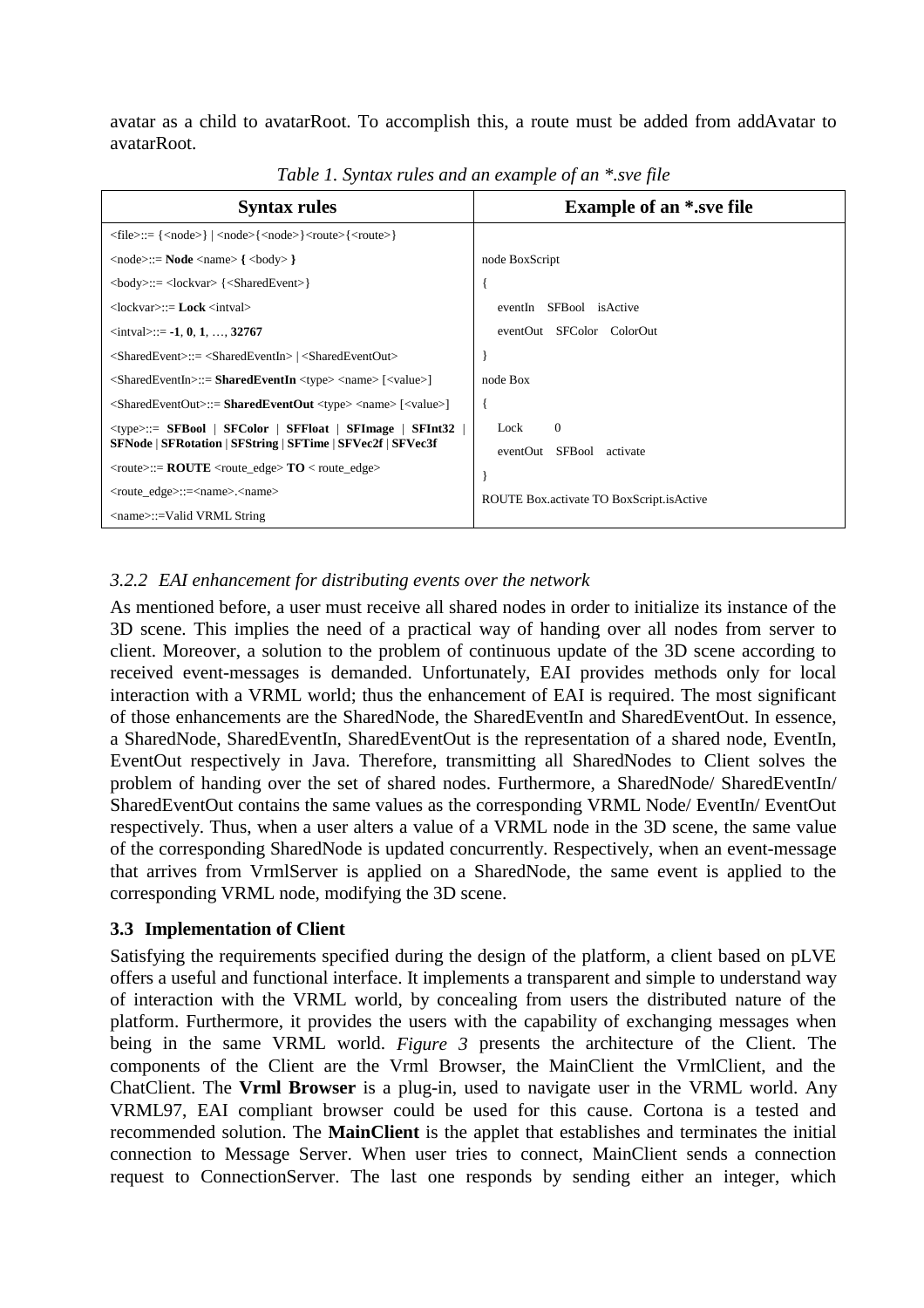represents the identification number (ID) of the Client when the connection is successful, or an error message when the connection cannot be established. Similarly, when user presses "Disconnect" button, MainClient sends a terminate request to ConnectionServer and the server replies with a "session ended" message. The **VrmlClient** is the applet responsible for the interaction of user with the 3D scene. It works in two phases. In phase one, it receives all shared nodes from InitServer, using the classes a SharedNode/ SharedEventIn/ SharedEventOut and initializes the VRML world. Then, it enters phase two, where VrmlClient sends and receives events to and from VrmlServer and updates the VRML scene according to the received events. The **ChatClient** is the applet that implements the exchange of messages among users in the same VRML world. When user types a chat message, ChatClient wraps the message into a packet and transmits it to ChatServer. Respectively, when a packet arrives from ChatServer, the contained message is retrieved and displayed on the user's screen.

# **3.4 Implementation of Server**

In essence a server based on pLVE is a set of individual servers, each one designed to carry out a specific operation. It consists of instances of two server types, the **Message Server** and the **Application Servers**. Several Message Servers may co-exist each serving a different VRML world or backup other Message Servers in order to increase the scalability and reliability of the platform. This approach accomplishes the initial goal of distributing the workload in order to avoid network congestion. *Figure 4* presents the architecture of this server.



*Figure 3. pLVE client* Figure 4. pLVE server

The main modules of the Message Server are: (a) **ConnectionServer:** When a new connection is requested, it either accepts it by sending a unique ID to Client or rejects it by sending an error message. Each time a connection is established or terminated, ConnectionServer informs InitServer, VrmlServer and its back-up servers for this event. (b) **InitServer:** When an "Add Client" event arrives from ConnectionServer, it transmits the entire list of shared nodes that maintains, to the newly added client. (c) **VrmlServer:** When an event reaches VrmlServer it is reflected back to all connected clients. Furthermore, it is transmitted to InitServer in order to update its instance of the VE. Regarding the Application servers, currently we have implemented one application server for chat communication, which called **ChatServer.** This server reflects every incoming message to all Clients that are in the same VRML world.

# **3.5 Avatars**

Our platform supports the use of avatars that are compatible with the H-Anim (Humanoid Animation) specification [7]. Each avatar is contained in an individual wrl file. These files are stored at the InitServer, which is responsible for their handling. A user's avatar can be inserted into the VE using either the *createVrmlFromURL* or *createVrmlFromString* functions of EAI.